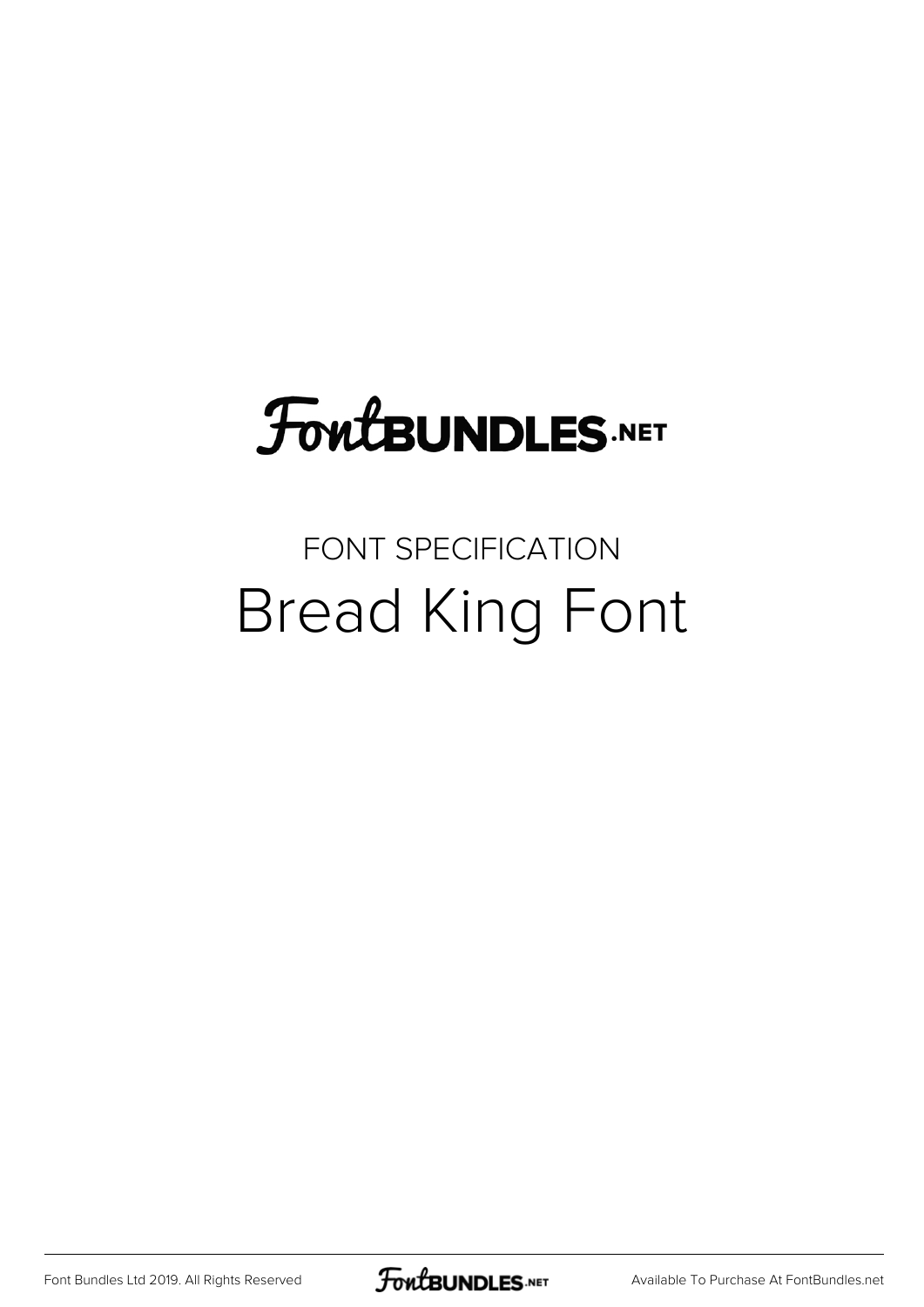#### **Bread King - Regular**

**Uppercase Characters** 

## ABCDEFGHIJKLMNOPO RSTUVWXYZ

Lowercase Characters

a b c d e f g h i j k I m n o p q r s + v VWXYZ

**Numbers** 

### $0123456789$

Punctuation and Symbols

|  |  |  |  |  |  |  | $1$ " # \$ % & ' ( ) * + , - |
|--|--|--|--|--|--|--|------------------------------|
|  |  |  |  |  |  |  |                              |
|  |  |  |  |  |  |  | $ \hspace{.1cm} \rangle$     |
|  |  |  |  |  |  |  |                              |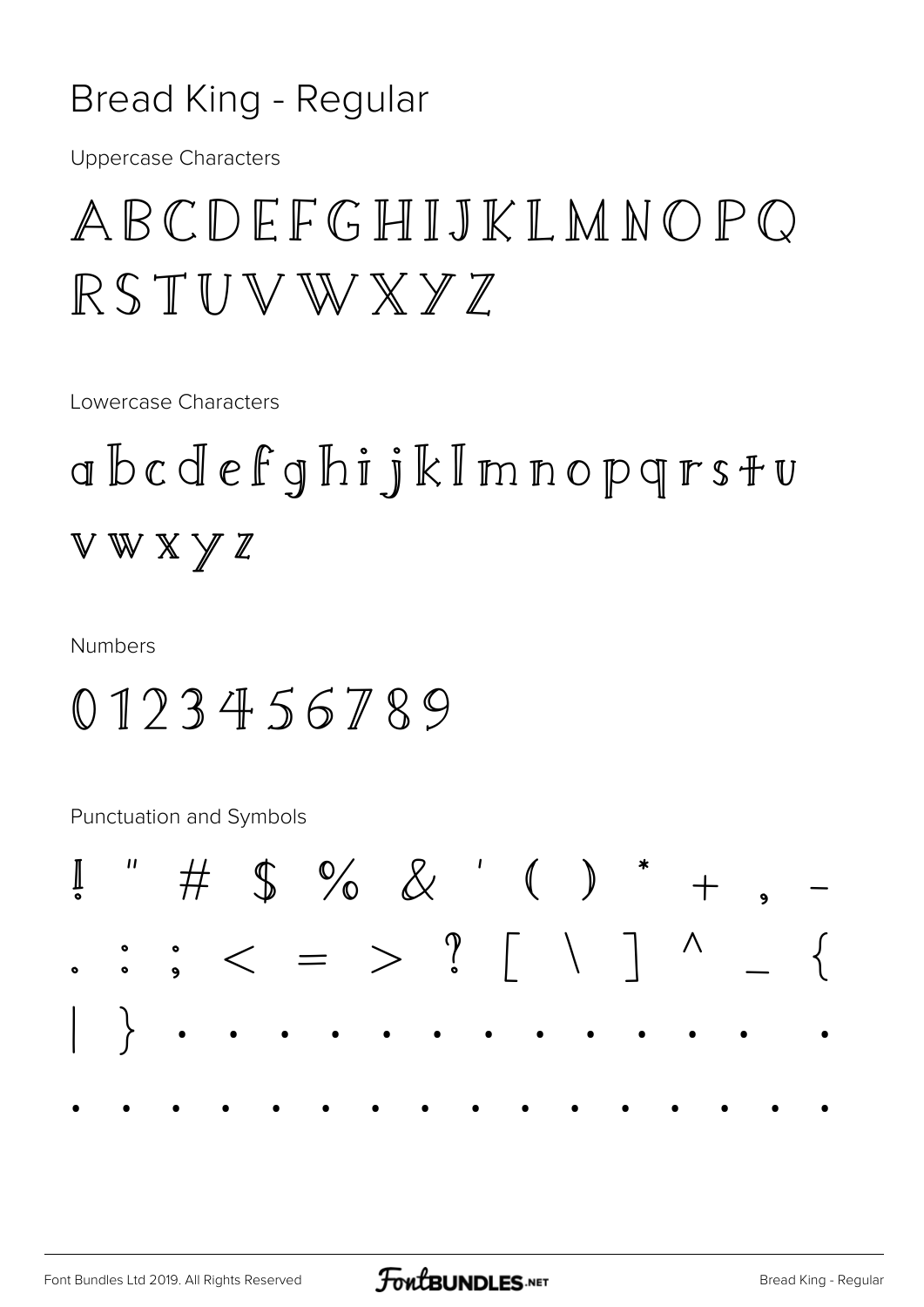All Other Glyphs



À Á Â Ã Ä Å Æ Ç È

É Ê Ë Ì Í Î Ï Ð Ñ

Ò Ó Ô Õ Ö × Ø Ù Ú

Û Ü Ý Þ ß à á â ã

ä å æ ç è é ê ë ì

í î ï ð ñ ò ó ô õ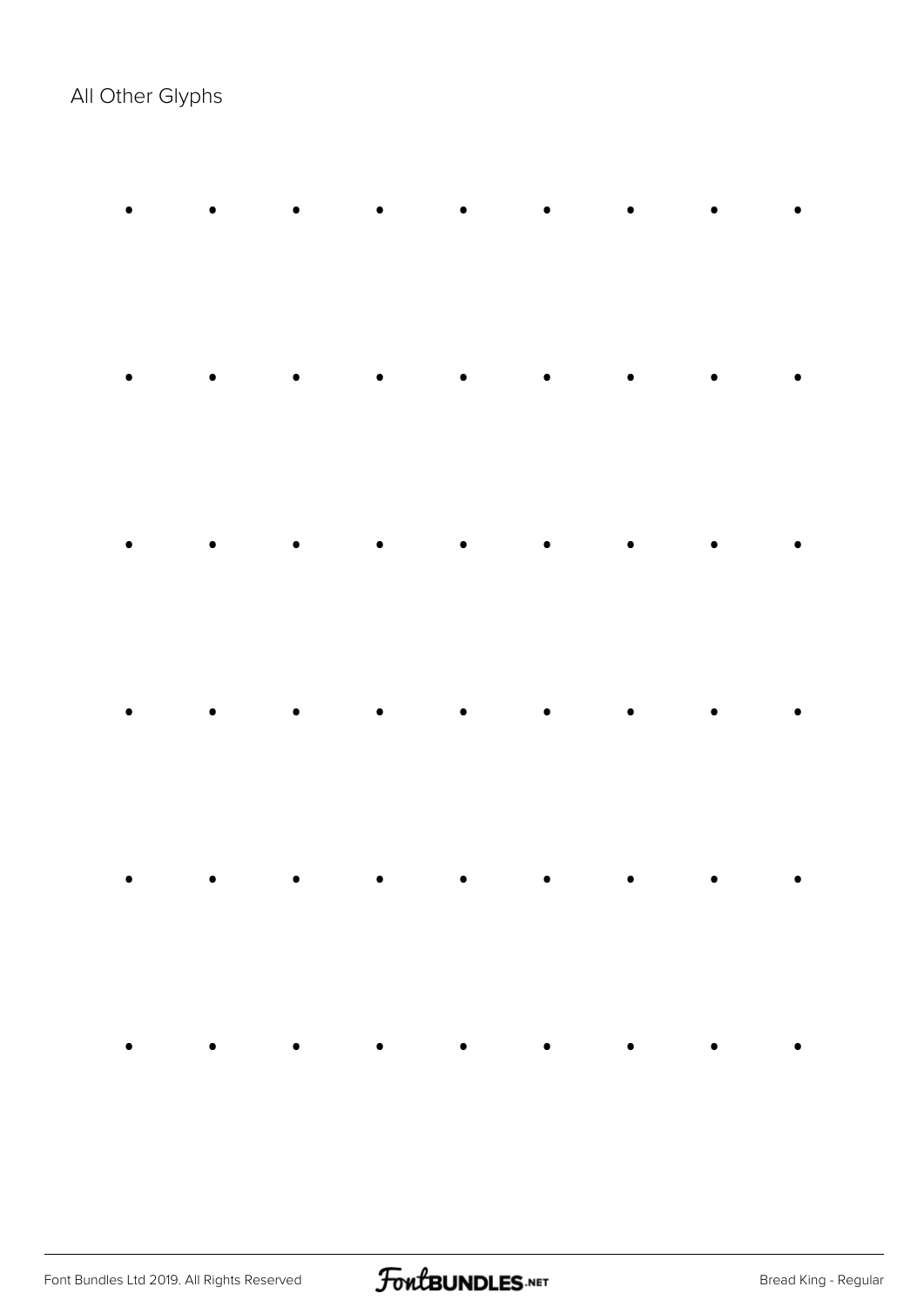| Font Bundles Ltd 2019. All Rights Reserved |
|--------------------------------------------|
|--------------------------------------------|



 $\bullet$ 

 $\bullet$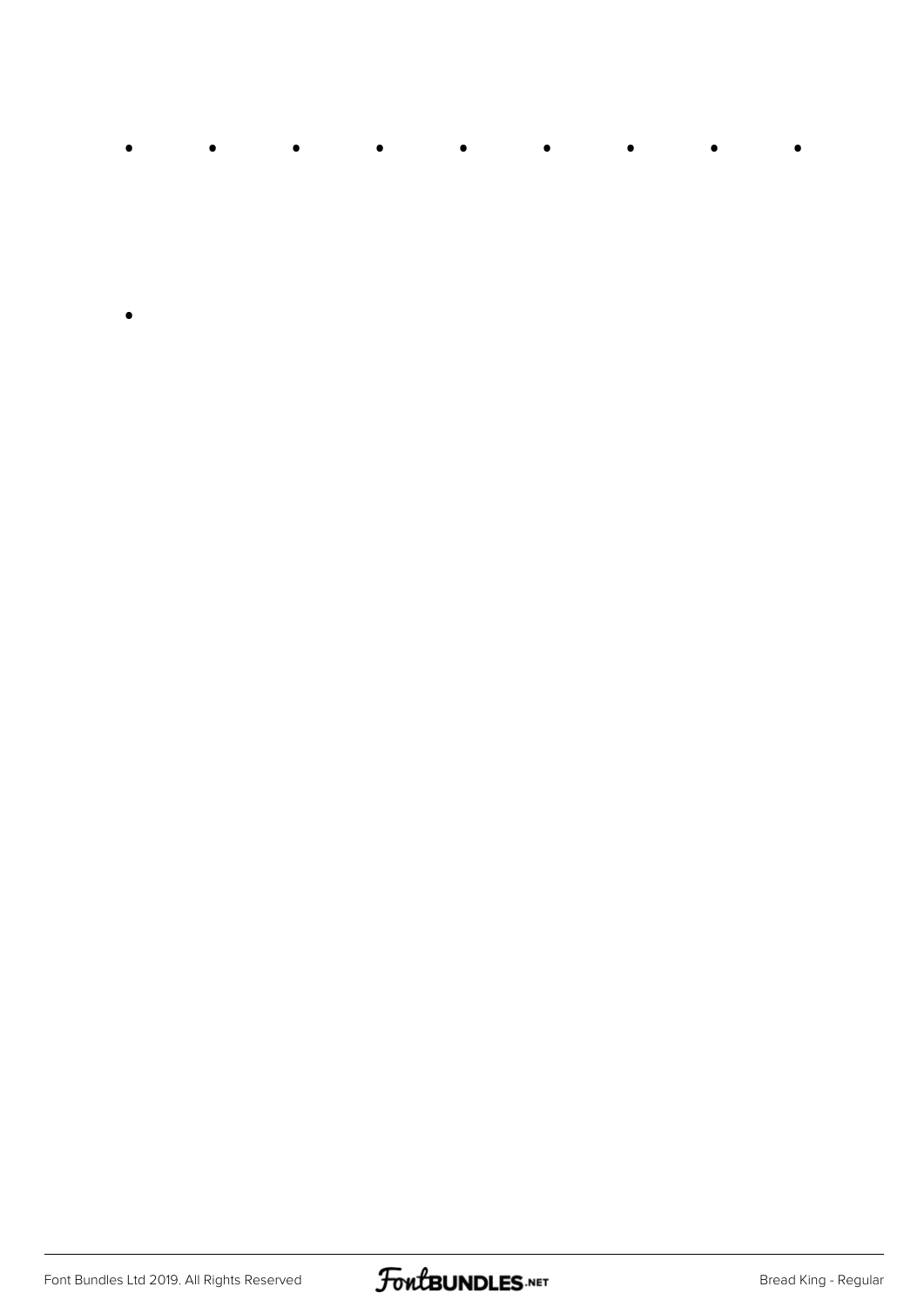#### **Bread King Filled - Regular**

**Uppercase Characters** 

## ABCDEFGHIJKLMNOPQ RSTUVWXYZ

Lowercase Characters

## abcdefghijkImnopqrstu **VWXYZ**

**Numbers** 

## 0123456789

**Punctuation and Symbols** 

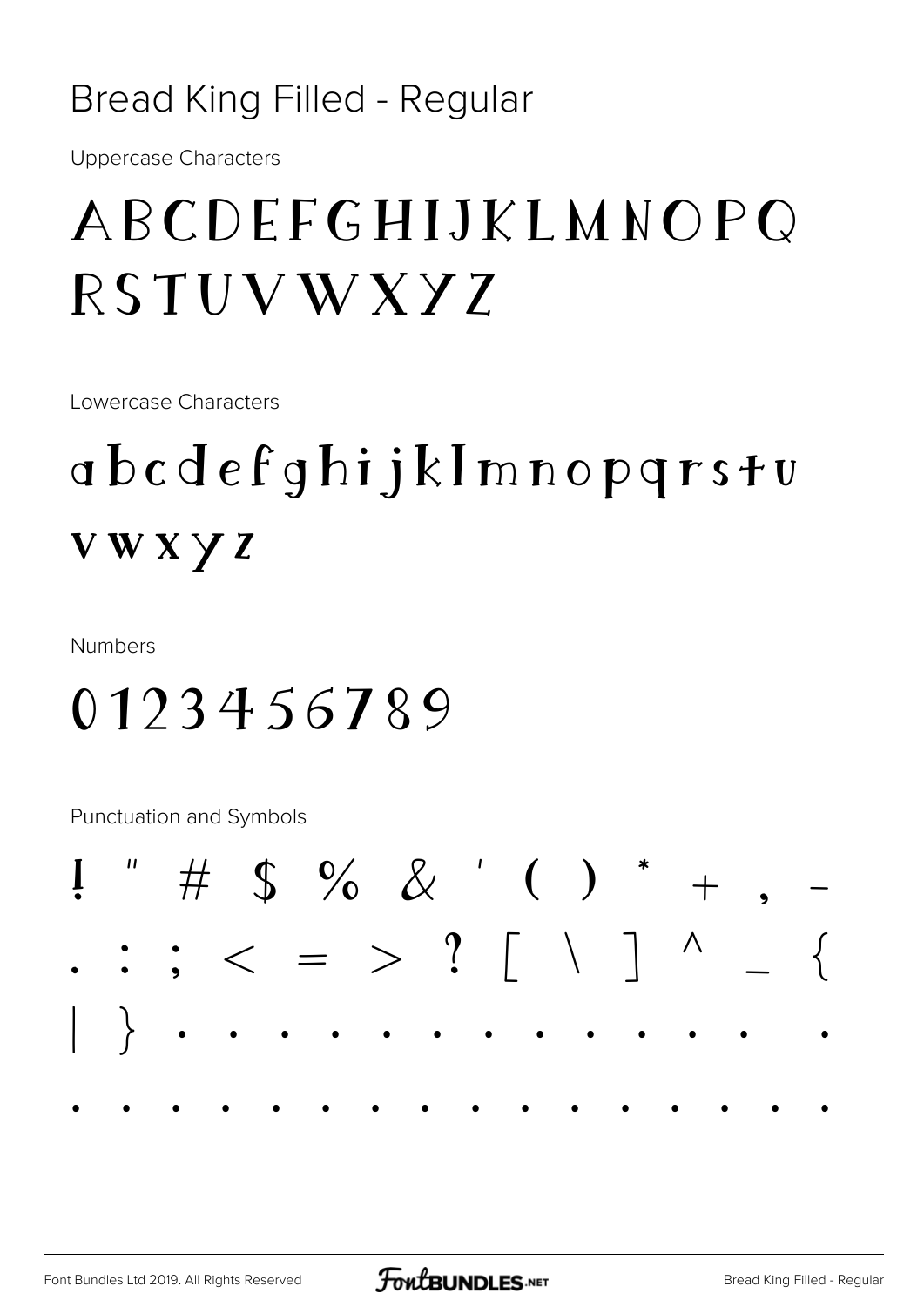All Other Glyphs



À Á Â Ã Ä Å Æ Ç È

É Ê Ë Ì Í Î Ï Ð Ñ

Ò Ó Ô Õ Ö × Ø Ù Ú

Û Ü Ý Þ ß à á â ã

ä å æ ç è é ê ë ì

í î ï ð ñ ò ó ô õ